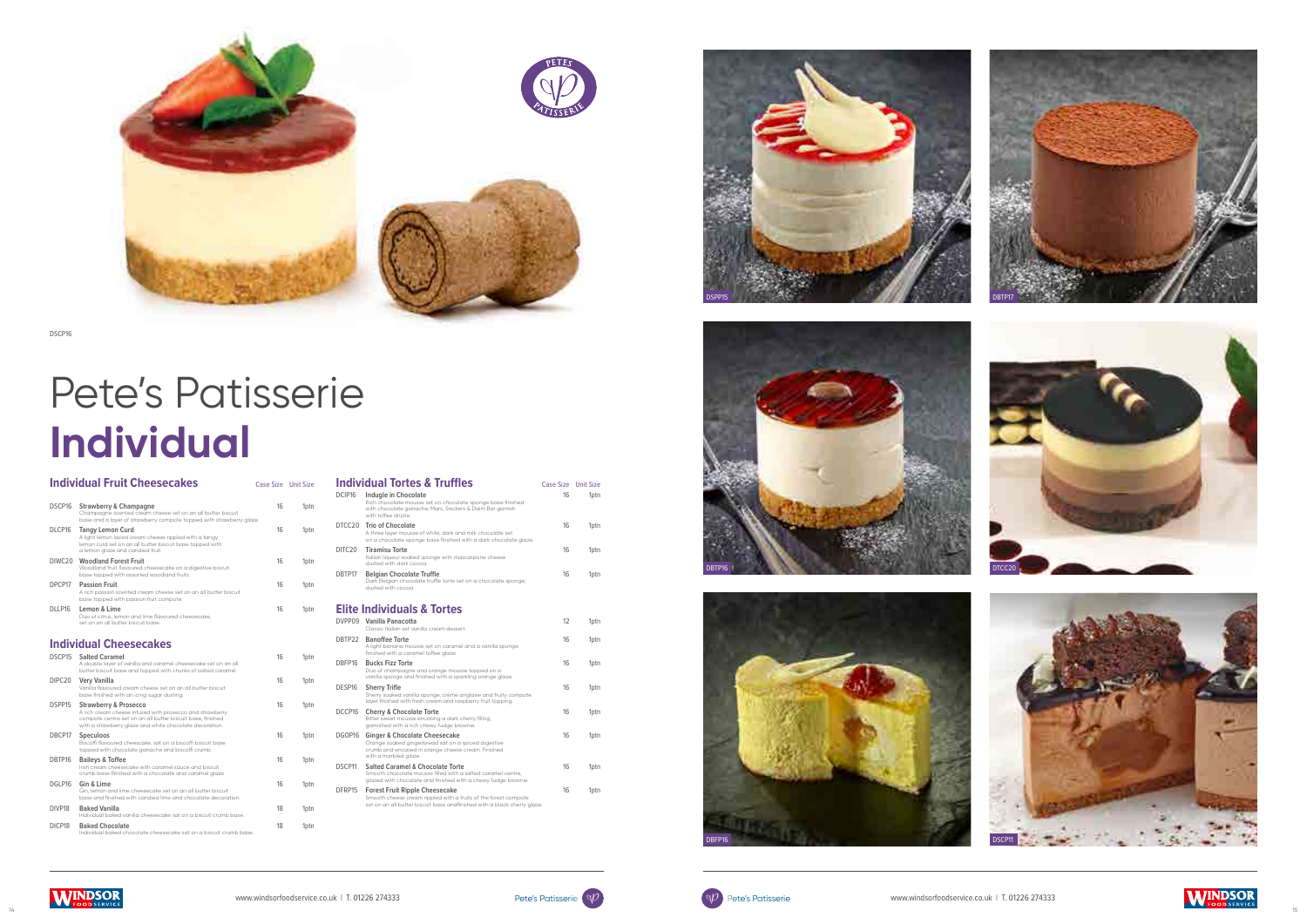

|                     | <b>Individual Assiettes,</b><br><b>Puddings &amp; Brownies</b>                                                                                                       | Case Size Unit Size |                  |
|---------------------|----------------------------------------------------------------------------------------------------------------------------------------------------------------------|---------------------|------------------|
|                     | DCBP09 Chocolate Brownie (Hot)<br>Intense fudgy American style chocolate cake<br>which can be served hot or cold.                                                    | 9                   | 1ptn             |
| DSFP09              | <b>Summer Fruit Pudding</b><br>An old English style pudding of fruit soaked bread encasing<br>fruity woodland berries in their own juices.                           | 9                   | 1 <sub>ptn</sub> |
| DCFP16              | <b>Chocolate Fondant (Hot)</b><br>Fresh made ready to bake chocolate sponge pudding oven bake<br>for 12 - 14 minutes at 200c for that perfect soft centered dessert. | 9                   | 1 <sub>ptn</sub> |
| DACP25              | <b>Chocolate Truffle Torte</b><br>Dark Belgian chocolate truffle torte set on chocolate sponge<br>topped with a chocolate garnish.                                   | 25                  | 1 <sub>ptn</sub> |
| DABP25              | <b>Black Cherry Cheesecake</b><br>A vanilla cream cheese set on a butter-biscuit base infused<br>with black cherry compote and finished with a black cherry glaze.   | 25                  | 1 <sub>ptn</sub> |
| D.JRP18             | Jam Roly Poly (Hot)<br>Traditional Suet Pudding with Raspberry jam.                                                                                                  | 18                  | 1 <sub>ptn</sub> |
|                     | <b>Individual Tarts</b>                                                                                                                                              |                     |                  |
| DCLP27              | Cirtus Lemon 8.5cm<br>A classic French-style tart. Golden sweet pastry case<br>with a tangy lemon filling. (8.5cm)                                                   | 27                  | 1 <sub>ptn</sub> |
| DI TP <sub>25</sub> | Mini Lemon 6.4cm<br>A classic French-style tart. Golden sweet pastry case<br>with a tangy lemon filling. (6.4cm)                                                     | 32                  | 1 <sub>ptn</sub> |
| DICC16              | Tarte Au Citron 10 cm<br>A classic French-style tart. Golden sweet pastry case<br>with a tangy lemon filling. (10cm)                                                 | 15                  | 1 <sub>ptn</sub> |

A vegan friendly rich fudgey brownie traycake. **Patan Chocolate Ultimate** 

|                    | <b>Whole Tarts 28cm</b>                                                                                                                                                | Case Size Unit Size |       |
|--------------------|------------------------------------------------------------------------------------------------------------------------------------------------------------------------|---------------------|-------|
| DRTP28             | <b>Bakewell Tart</b><br>Traditional Derbyshire tart filled with jam, moist almond sponge<br>and flaked almonds in a sweet pastry case.                                 | 1                   | 16ptn |
| DFAP <sub>16</sub> | <b>French Apple Tart</b><br>Sweet pastry shell filled with spiced caramelised apple seal<br>with apricot glaze.                                                        | 1                   | 16ptn |
| DCTP01             | <b>Belgian Chocolate Tart</b><br>Rich chocolate custard tart dusted with cocoa                                                                                         | 1                   | 16ptn |
| DMPP14             | Maple & Pecan Tart<br>Sweet pastry shell filled with treacle and pecan fudge<br>and maple syrup flavouring. (28cm)                                                     | 1                   | 16ptn |
| DTCS16             | Tart Au Citron<br>A classic French-style tart. Golden sweet pastry case<br>with a tangy lemon filling.                                                                 | 1                   | 16ptn |
| DBLP16             | <b>Black Treacle Tart</b><br>A sweet pastry base filled with a sticky black treacle filling.                                                                           | 1                   | 16ptn |
| DRRP01             | Rhubarb & Raspberry Frangipane<br>Moist almond flavoured sponge tart layered with fruit conserve<br>on a sweet pastry case, studded with rhubarb and raspberry fruits. | 1                   | 16ptn |
|                    | <b>Plant Based Desserts</b>                                                                                                                                            |                     |       |
| DVCP09             | <b>Cookie Dough Brownie</b><br>A vegan friendly brownie with a chocolate chip cookie dough centre.                                                                     | 9                   | 1ptn  |
| DVSP11             | <b>Sticky Toffee Traycake</b><br>A vegan friendly moist sticky date pudding.                                                                                           | 1                   | 24ptn |
| DVBP01             | <b>Brownie Bar Creation</b>                                                                                                                                            | 1                   | 24ptn |

A vegan friendly rich chocolate torte on a sponge crumb base.

# Pete's Patisserie **Individual Tarts & Vegan**















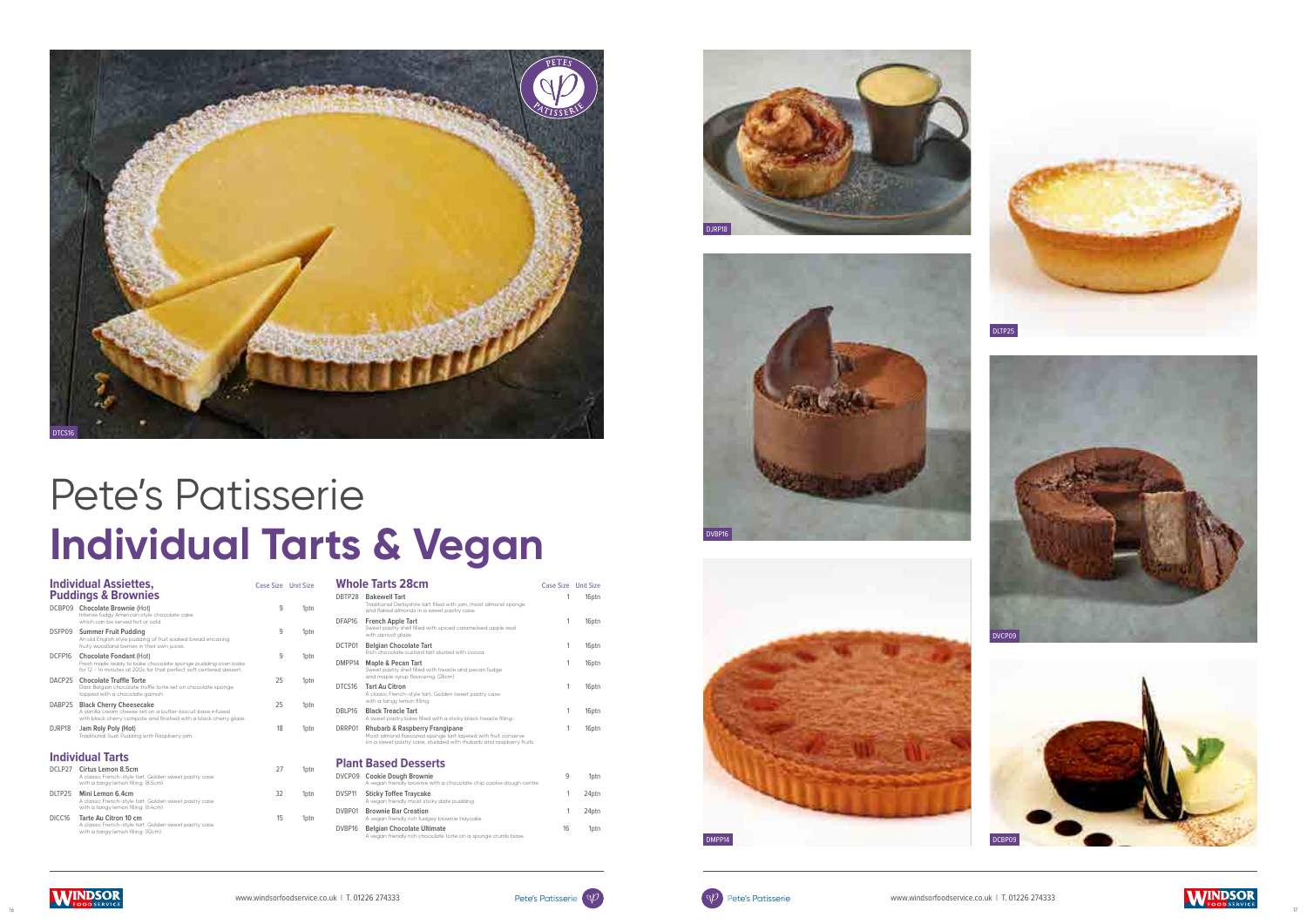





|        | <b>Whole Traybakes</b>                                                                                                                 | Case Size Unit Size |       |
|--------|----------------------------------------------------------------------------------------------------------------------------------------|---------------------|-------|
| DPBP24 | <b>Toffee Pecan Brownie</b><br>Indulging chocolate brownie topped with toffee frosting, chopped pecans<br>and chocolate ganache.       | 1                   | 24ptn |
|        | DMOP24 Millionaire Orange Shortcake<br>A classic orange flavoured toffee shortcake and toffee slice.                                   | 1                   | 24ptn |
| DTTP24 | Tiffin<br>A classic tiffin of digestive, raisin, cherry and chocolate slice.                                                           | 1                   | 24ptn |
| DPFP24 | Plain Flapjack<br>Traditional flapjack with puffed rice and coconut.                                                                   | 1                   | 24ptn |
| DCFP24 | <b>Milk Chocolate Coated Flapjack</b><br>Traditional flapjack with puffed rice and coconut, finished with<br>a milk chocolate ganache. | 1                   | 24ptn |
| DRRP24 | <b>Rocky Road</b><br>Chocolate shortbread, sultana and marshmellow traycake.                                                           | 1                   | 24ptn |
|        | DTMP24 Millionaire Caramel Shortcake<br>Classic shortcake and toffee slice.                                                            | 1                   | 24ptn |
| DTBP18 | <b>Chocolate Brownie</b><br>Chocolate brownie topped with a chocolate fudge icing.                                                     | 1                   | 24ptn |
| DTFP18 | <b>Farmhouse Fruit</b><br>Classic fruit cake                                                                                           | 1                   | 24ptn |
|        | DGOP24 Ginger & Chocolate Cheesecake<br>Dark chocolate and ginger pudding topped with a<br>dark chocolate frosting (best served warm). | 1                   | 24ptn |
| DTSP18 | <b>Sticky Toffee</b><br>Sticky golden syrup sponge coated in a rich toffee sauce and topped<br>with orange chocolate and fudge pieces. | 1                   | 24ptn |
| DTGP18 | <b>Sticky Ginger &amp; Lemon</b><br>Lemon and ginger drizzle sponge cake topped with lemon curd<br>and lemon water icing.              | 1                   | 24ptn |
| DGAP24 | Gingerbread & Toffee Apple Pudding<br>Indulging toffee apple and gingerbread pudding topped<br>with a caramel glaze.                   | 1                   | 24ptn |
| DTCP18 | Carrot<br>Moist carrot and spice sponge topped with a cream cheese<br>frosting and nibbed walnuts.                                     | 1                   | 24ptn |

### **Bar Creations** Case Size Unit Size

| <b>DSCP84</b> Salted Caramel Chocolate<br>Rich chocolate and walnut brownie base, topped with chocolate<br>ganache, salted caramel layer and chocolate finish. | 18/84ptn |
|----------------------------------------------------------------------------------------------------------------------------------------------------------------|----------|
| DCCP84 Caramel Bar<br>Sticky toffee sponge topped with a sticky caramel sauce.                                                                                 | 18/84ptn |
| DBBP84 Brownie Bar Cake<br>Rich Chocolate brownie topped with fudge icing & chocolate curls.                                                                   | 18/84ptn |
| DHPP84 Hazelnut Praline<br>Layered chocolate sponge filled with hazelnut praline<br>and topped with a chocolate fudge ice.                                     | 18/84ptn |



















# Pete's Patisserie **Traybakes & Bar Creations**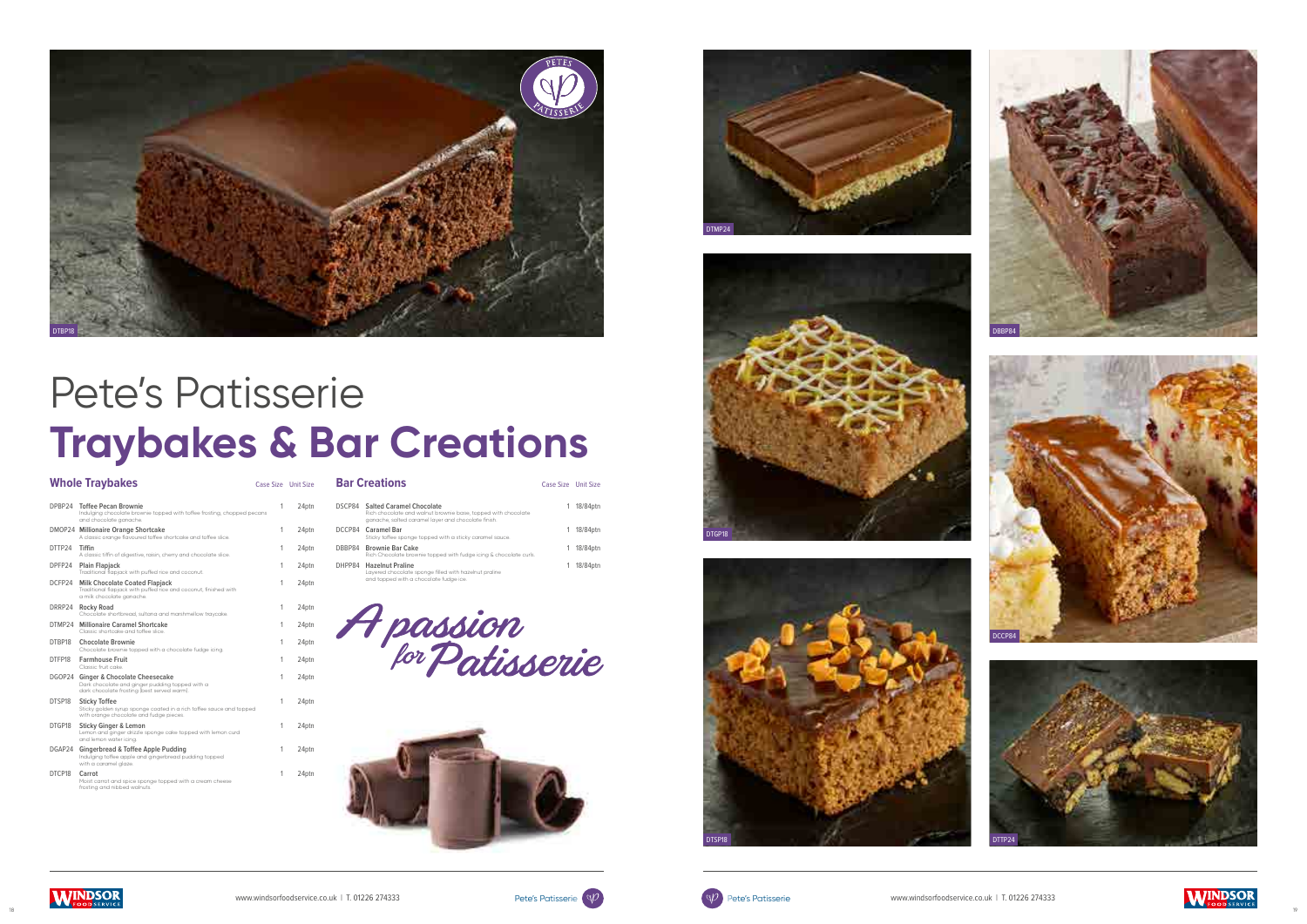

|         | <b>Platinum Excreme Cakes</b><br>& Gateaux (Pre-cut)                                                                                                                    | Case Size Unit Size |       |
|---------|-------------------------------------------------------------------------------------------------------------------------------------------------------------------------|---------------------|-------|
| DCOP01  | <b>Chocolate Orange Desire</b><br>Dark chocolate and orange gateau. Triple layered with orange compote,<br>mirror glaze and handmade milk chocolate segments.           | 1                   | 16ptn |
| DECP16  | <b>Chocolate Orange</b><br>Chocolate sponge cake filled with chocolate orange fudge icing<br>and finished with dark chocolate and orange curls and mirror glaze finish. | 1                   | 16ptn |
| DGBP16  | <b>Grande Black Forest</b><br>Classic Kirsch soaked sponge and cherry gateau.                                                                                           | 1                   | 16ptn |
| DTCP16  | <b>Triple Chocolate Flake</b><br>Triple layer chocolate cake with Belgian dark chocolate and vanilla cream.<br>Decorated with milk chocolate flake fingers.             | 1                   | 16ptn |
| DLMP16  | <b>Lemon Mist Melody</b><br>Attractive three tiered sponge cake with sharp lemon curd<br>and lemon mousse filling, encased in crisp white chocolate curls.              | 1                   | 16ptn |
| DSBP16  | <b>Strawberry Buttercream</b><br>Jam and strawberry compote filled sponge bound in<br>a white chocolate buttercream                                                     | 1                   | 16ptn |
| DI WP16 | Lemon & White Chocolate<br>Sponge cake with a lemon curd and white chocolate buttercream<br>filling finished with white chocolate curls and pencils.                    | 1                   | 16ptn |
| DCFP17  | <b>Chocolate Flake</b><br>Chocolate sponge filled with chocolate buttercream and finished<br>with dark chocolate shavings and milk chocolate flakes.                    | 1                   | 16ptn |
|         |                                                                                                                                                                         |                     |       |

|        | <b>Large Cheesecakes (Pre-cut)</b>                                                                                                                    | Case Size Unit Size |                   |
|--------|-------------------------------------------------------------------------------------------------------------------------------------------------------|---------------------|-------------------|
| DAEP16 | <b>After Eight Chocolate</b><br>A mint flavoured cheesecake with chocolate shavings topped<br>with dark Belaian chocolate.                            |                     | 16ptn             |
| DSCP17 | <b>Salted Caramel</b><br>A double layer of vanilla and caramel cheesecake set on an all butter<br>biscuit base and topped with salted caramel pieces. |                     | 16 <sub>ptn</sub> |
| DMCP16 | <b>Millionaires</b><br>Classic blend of rich toffee, shortcake biscuit and chocolate.                                                                 |                     | 16 <sub>ptn</sub> |
| DLDS14 | <b>Very Vanilla</b><br>Vanilla flavoured cream cheese set on an all butter biscuit base finished<br>with an icing sugar dusting.                      |                     | 16 <sub>ptn</sub> |
|        | <b>Large Brownie &amp; Beyond Cheesecakes (Pre-cut)</b>                                                                                               |                     |                   |
| DGOP18 | Gingerbread & Orange<br>Orange soaked gingerbread sat on a spice digestive crumb                                                                      |                     | 16ptn             |

|        | and encased in orange cheese cream, finished with a gingerbread garnish.                                                                                       |                   |
|--------|----------------------------------------------------------------------------------------------------------------------------------------------------------------|-------------------|
| DBBP19 | <b>Peanut Butter</b><br>Rich and creamy peanut butter and brownie cheesecake.                                                                                  | 16 <sub>ptn</sub> |
| DGBP01 | Gingerbread<br>Creamy vanilla cheesecake laced with white chocolate on a bed of<br>dark gingerbread, topped with white chocolate curls and gingerbread chunks. | 16 <sub>ptn</sub> |
| DBWP16 | <b>White Chocolate</b><br>Super rich white chocolate cheesecake topped with indulgent truffle,<br>white chocolate and fudge brownie.                           | 16ptn             |



















## Pete's Patisserie **Multi-Portion**